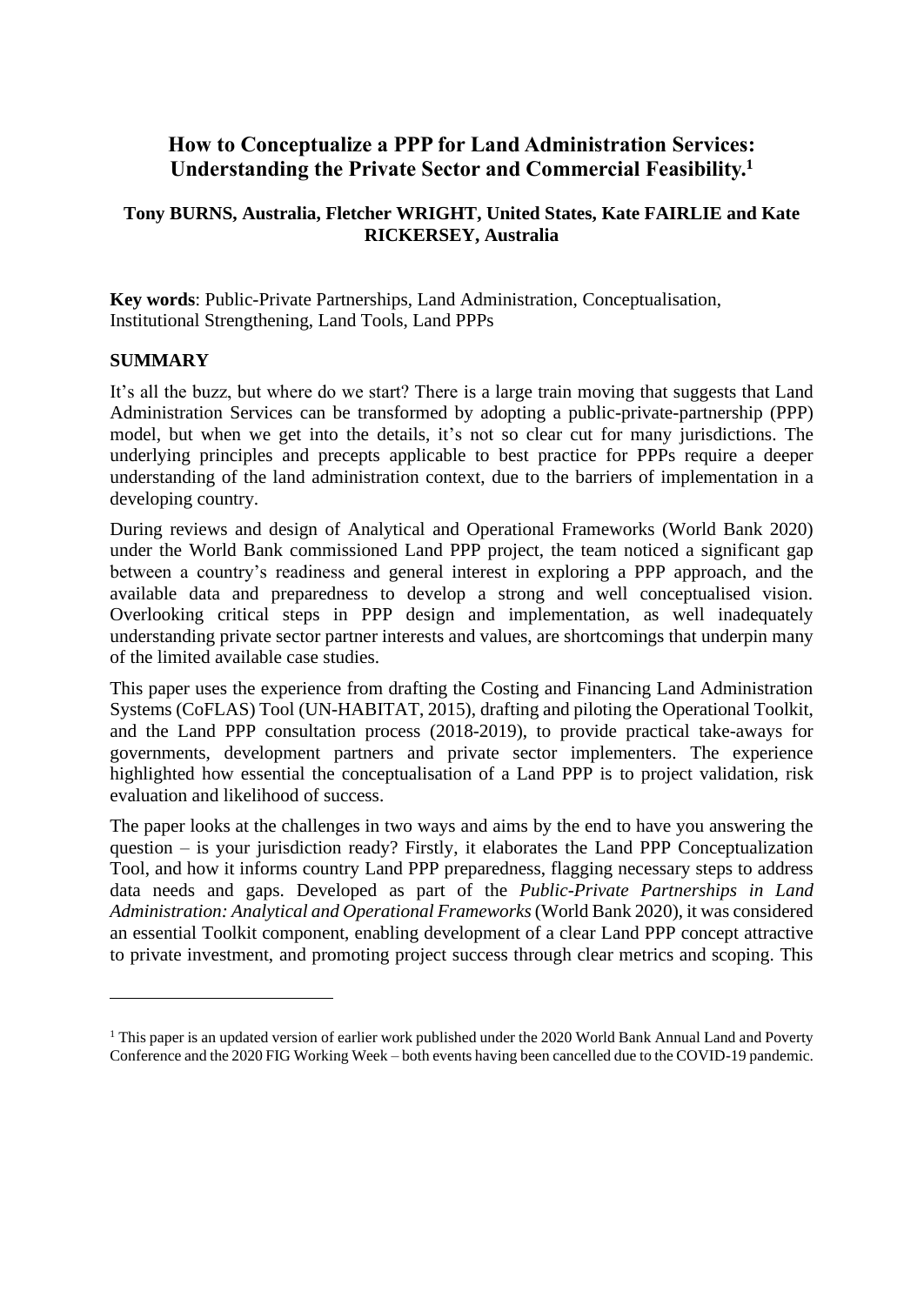paper reviews the justification, details and enabling environment for maximum tool effectiveness, through a discussion of the three steps which guide the project concept development process.

Secondly, the paper emphasizes how parties can work to understand both government and private sector motivations, approaches, and attractions at the project conceptualization stage realizing that an assessment purely from one angle does not allow for informed decisions around project feasibility. Fundamentally, a Land PPP requires both government and private sector willingness and interest to be successful.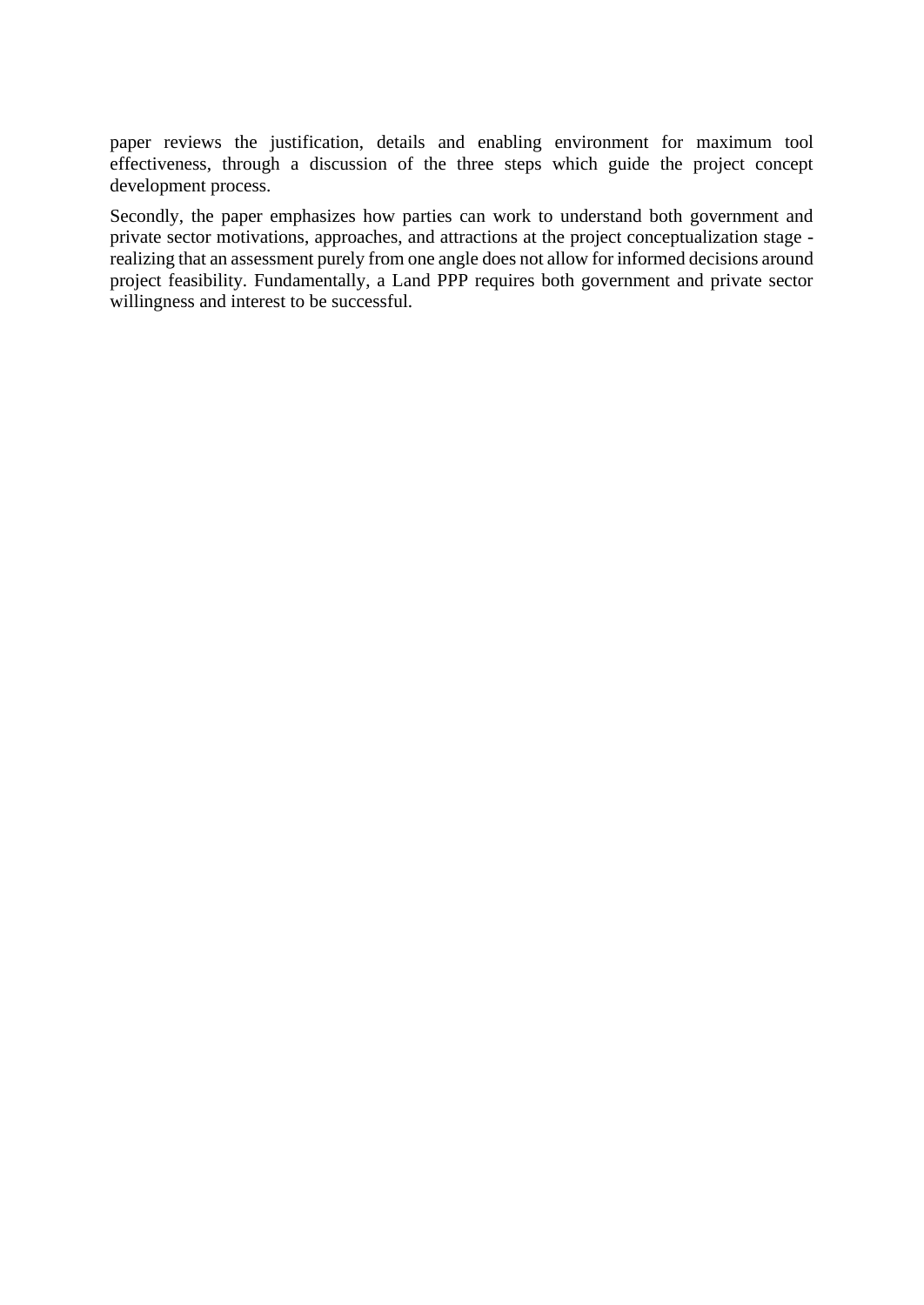# **How to Conceptualize a PPP for Land Administration Services: Understanding the Private Sector and Commercial Feasibility.<sup>2</sup>**

# **Tony BURNS, Australia, Fletcher WRIGHT, United States, Kate FAIRLIE and Kate RICKERSEY, Australia**

# **1 INTRODUCTION**

Public-Private Partnerships (PPPs) have emerged across sectors including transport, water, waste, and energy – and more recently, PPPs in the eGovernment sphere have become increasingly common. PPPs in land administration (henceforth, Land PPPs) have emerged successfully and less successfully in both developed and developing contexts, and many of these are examples of e-Government PPPs. Across sectors, successful PPPs share a set of common underlying guiding principles and precepts. These principles and precepts, however, require a deeper understanding when applied to land administration systems. PPPs in land administration are not new but their application in developing countries raises many questions about the barriers to implementation.

Existing efforts have largely sought to improve upon existing land administration systems, but there is a need to further investigate potential models that will address the registration gap, which currently stands at approximately 70% in much of the developing world. During land administration system reviews and design consulting experiences a noticeable and often unanticipated gap is getting to the core of land administration systems and practices, particularly in emerging economies, on matters that are critical to the success of a potential PPP. A strong project conceptualisation and an understanding of what motivates the private sector is essential for governments to successfully design transactions which are attractive to the private sector.

This paper builds on work undertaken to develop the World Bank report *Public-Private Partnerships in Land Administration: Analytical and Operational Frameworks* (World Bank, 2020) to share some practical take-aways from the large body of theoretical explanations, targeting an audience of governments and donors. The paper does this in two ways: firstly, by exploring key land administration and PPP concepts from a land administrators' perspective; and secondly, by examining the attractiveness of PPPs from a private sector lens, looking at the overarching perspectives and underlying motivations of all parties.

# **2 WHAT AND WHY LAND PPPs?**

So, what, if anything, makes Land PPPs different? In contrast to infrastructure or e-governance PPPs, Land PPPs must recognise that land is a fundamental resource that is managed under typically long-established policy and legislative frameworks. This 'stewardship' must address

<sup>&</sup>lt;sup>2</sup> This paper is an updated version of earlier work published under the 2020 World Bank Annual Land and Poverty Conference and the 2020 FIG Working Week – both events having been cancelled due to the COVID-19 pandemic.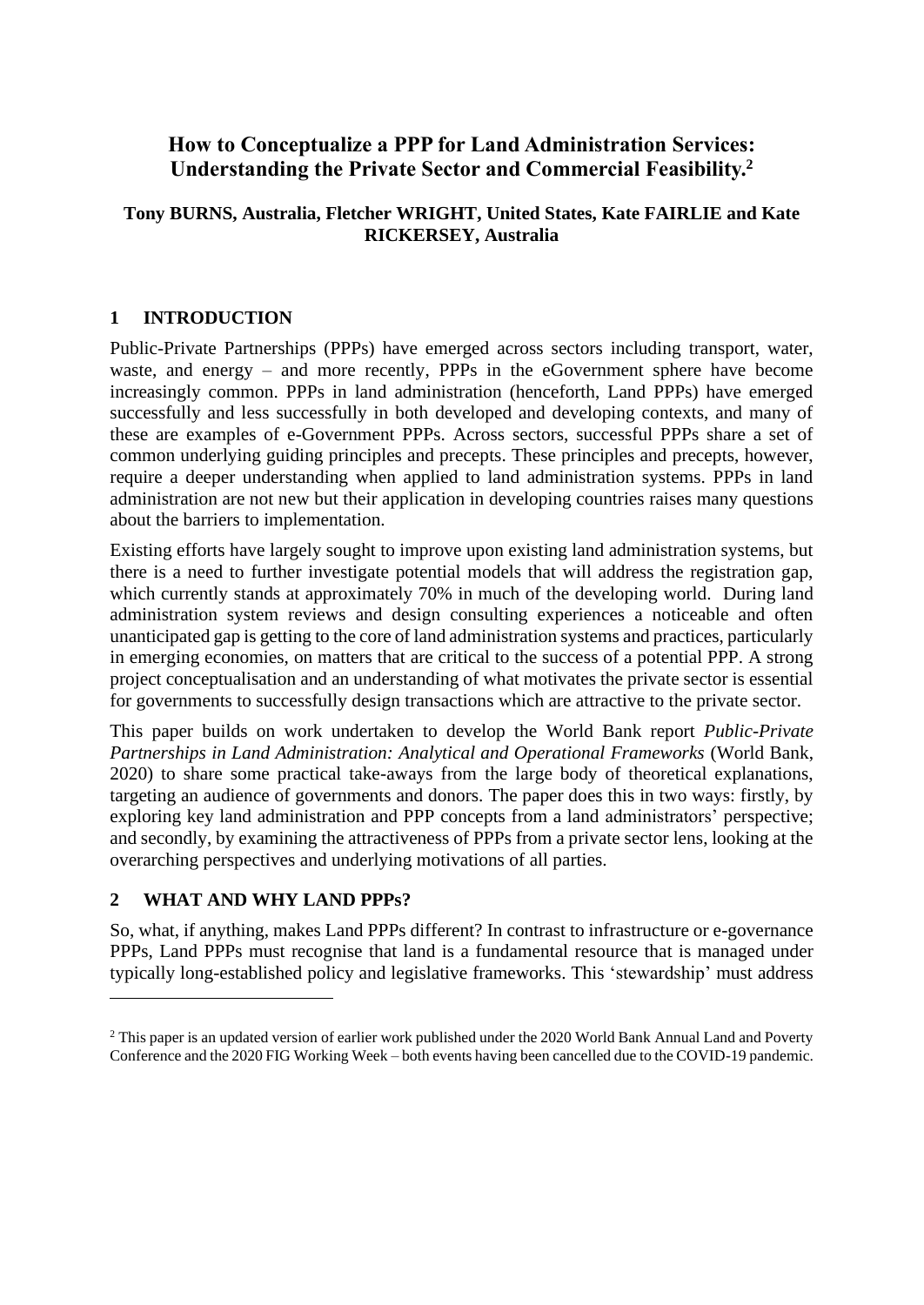broad and diverse political, economic, social and environmental objectives for both the current population and for the benefit of future generations. Land administration systems (LAS) provide an important framework that enables governments to address and understand 'land' across these broad objectives. However, whilst there are generic approaches or methodologies adopted in a land administration system, such as the options of deed or title registration, there is great variety in both in how these systems are ultimately implemented in practice, as well in individual country or region requirements from a Land PPP. This variation further complicates a standard Land PPP approach. For example, countries with less well-developed LASs may face the cost of first establishing a LAS with broad geographic cover and the records and procedures to support it ("first registration"), in addition to the direct cost of providing LAS services to those requesting services. Other countries may seek to digitise hardcopy information or undertake a process to convert deeds to title systems. These important contextual factors – and their implications - need to be recognised and addressed in any attempt to develop a Land PPP concept.

# **2.1 Potential advantages and drivers of Land PPPs**

While there are potential complexities of using Land PPPs in land administration, there are a number of potential advantages:

- The ability to bring private sector capital and finance to improvements, technology, modernization, and updates,
- The ability to bring outside knowledge and technical skills to improvements,
- The ability to maximize efficiencies and cost savings through private sector expertise and management practices,
- The improvement of procedures for setting up land registration in countries in transition,
- Increased flexibility of land registration services,
- Promoting the use of geospatial base data for additional (e.g., private sector) customer groups,
- Improved customer orientation of land administration services.

These potential advantages also highlight that technology is rarely the sole driver in determining when to implement a Land PPP. Other, arguably more common drivers include:

- Lack of financial resources for investment in capital expenditure to replace legacy systems,
- Lack of other resources, such as qualified staff, to implement legal or procedural change,
- Identified reduction in future operating costs,
- A reduction of the risk in investment, and
- Introduction of process efficiencies delivered via technology.

With the growth of PPP adoption in other sectors, the perceived attractiveness of PPPs may also be a factor.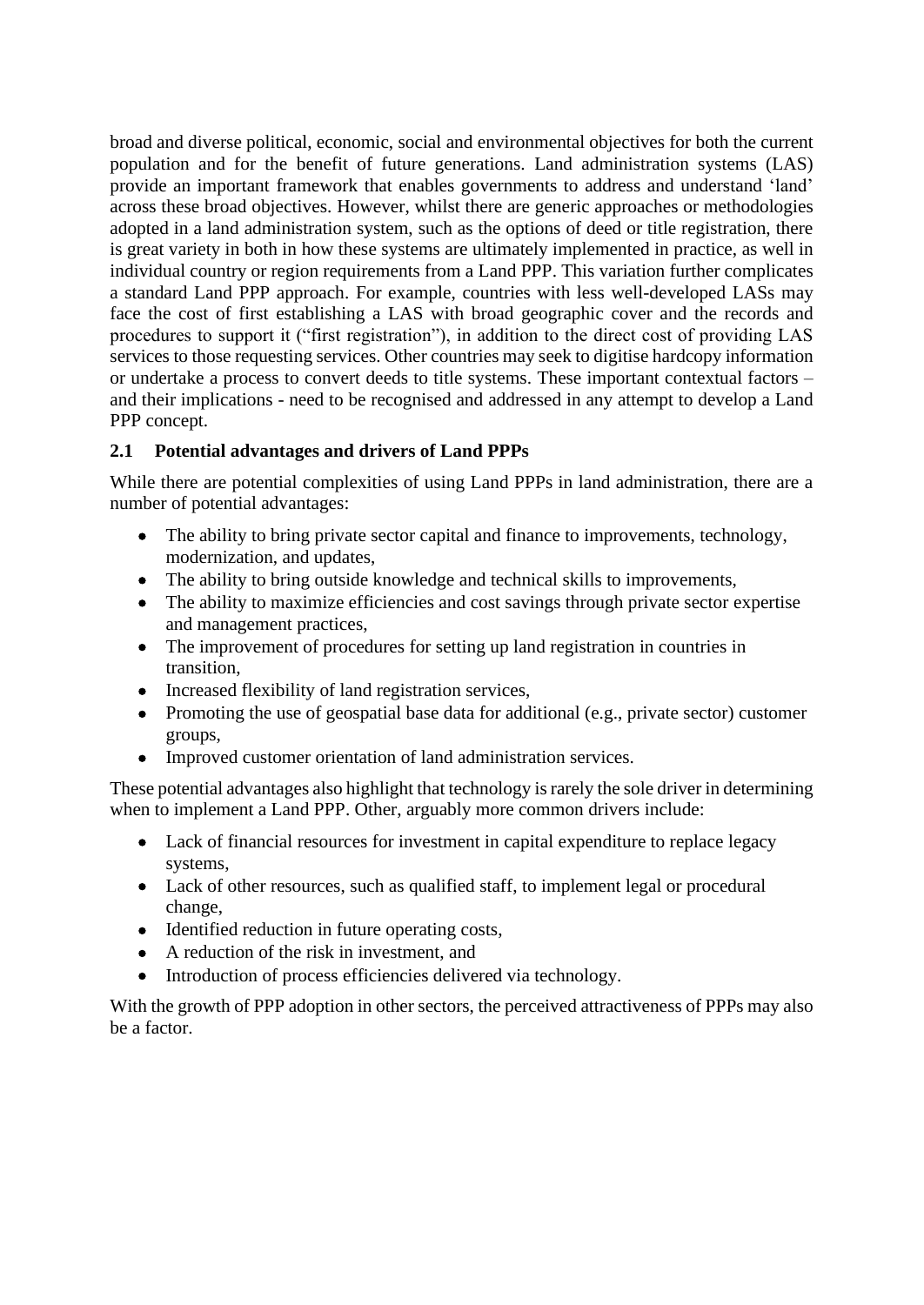### **2.2 What services can Land PPPs cover?**

In developed countries, most projects that have implemented a PPP model for land administration have focused on two factors: technology and efficiency. Land PPPs in developing countries may be less straightforward though, where existing examples have typically required a combination of building the system, extending the coverage, computerizing IT and/or rendering the process more efficient. Extending upon existing examples, there are a range of land administration system services and activities that a PPP structured financing model could apply to:

- First registration
- Data digitization and conversion
- Land transactions (including certified extracts)
- Development/building permits
- Registration of professionals (lawyers, surveyors)
- CORS positioning services (main client: surveyors)
- Provision of land valuation information (main client: financial institutions, real estate brokers, valuers, etc.)
- Land use system, maps, etc.
- Mass appraisal for taxation (main client: central and local government)
- Preparation of tax rolls and/or tax collection (main client: central and local government)
- Land use system, maps etc. (main user: local government)
- Bulk transfer of tax records for government use (main client: central and local governments)

# **3 HOW LAND PPP CONCEPTUALIZATION INFORMS COUNTRY PREPAREDNESS**

Given the range of land administration services and variations compared to the (relatively limited) range of existing Land PPPs, developing a clear concept for a Land PPP remains a defining challenge. The land conceptualization tool was developed as a framework for both developing a concept as well as validating an existing concept. This tool is set out in Section 3 of the Operationalization Toolkit, World Bank (2020). Three key steps for developing a specific concept for a Land PPP are described below.

### **3.1 Defining Land Administration Service Modes**

The first step is defining the land administration services to be potentially provided through a Land PPP, and identifying any necessary changes to the legal, institutional, or operational environments. Land administration services can typically be delivered in several different modes or channels. It is important that these different modes are understood as the current arrangements can impact on a Land PPP concept. Key factors to be considered include:

i. The services that will be provided through the possible Land PPP and confirmation that these services can be provided by a PPP operator under the existing legal framework.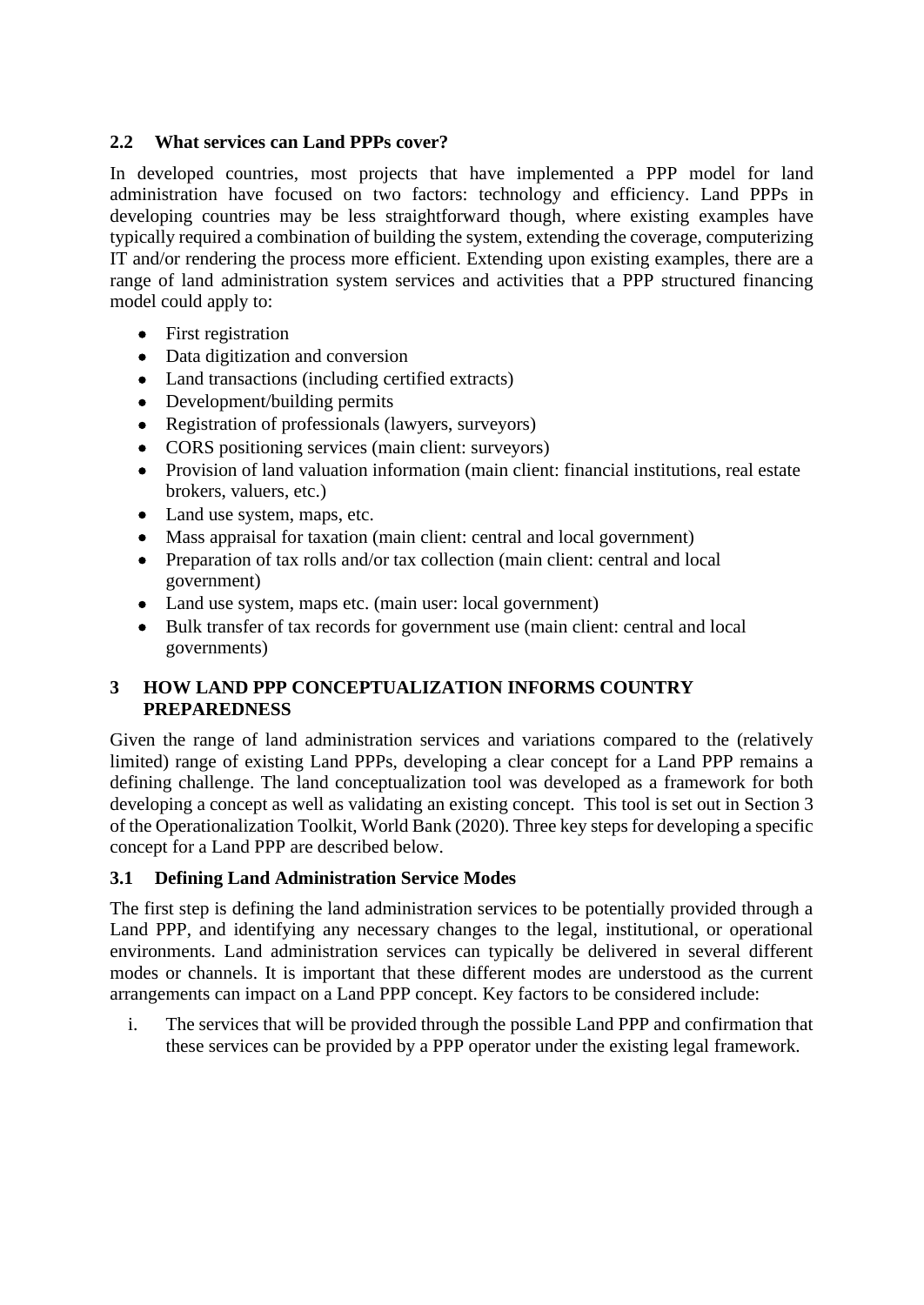- ii. The number and location of offices that currently provide land administration services.
- iii. Whether land administration services are provided by isolated offices that include both front and back offices or the offices supplying services operate as front-offices with some central office or offices providing back-office support.
- iv. The proposed scope of the Land PPP (whole jurisdiction or part jurisdiction).
- v. The projected number of transactions and revenue generated based on decisions made on the services to be provided and the scope of the proposed Land PPP.
- vi. The number of staff currently providing land administration services (employment status, qualifications).
- vii. The status of the ICT system supporting the provision of land administration services.
- viii. The institutional arrangements and mandates for the provision of land administration services (including consideration of current arrangements for key services such as ICT, collection and allocation of land-related fees and charges and the provision of professional services by notaries, private surveyors and others).
	- ix. Forecast of requirements for investment in first registration, ICT and other necessary equipment and facilities; and
	- x. A summary of the key rationale for considering a Land PPP (lack of capital, lack of resources, difficulties with institutional roles and mandates, etc.).

The Land PPP Conceptualisation Tool (World Bank, 2020) provides an overview of guiding questions and information necessary to collect to answer these questions. Entities requiring further support and structure, to e.g., project revenue and forecast requirements, should refer to the CoFLAS tool (UN-Habitat, 2015) and supporting Framework for Costing and Financing Land Administration Services (UN-Habitat, 2018) for additional guidance and more preliminary tools. As mentioned below (see Section 4.3 Financing and Payment Approaches to Improve Private Sector Appetite), there is scope for national (or sub-national) governments to seek support from development partners to assist with project conceptualisation (and feasibility assessment, see Section 4).

A key outcome from this analysis should be the identification of any changes in institutional roles and mandates and in staff employment arrangements that might be necessary to arrive at a viable Land PPP concept.

### **3.2 Defining the Appropriate Structure for a Land PPP**

A second step to developing a Land PPP concept is the consideration as to which PPP model and structure is most suitable, given the identified services to be provided and context in which the Land PPP will be situated. Some of the structures most likely to be applicable to Land PPPs include joint ventures or concessions. Joint venture structures see public and private sector partners share revenue, costs and risks, and for Land PPPs this would likely involve government taking an equity stake ("shares") in a project company. In this instance, government has both a role as a regulator and shareholder in the project company. Joint ventures could be applicable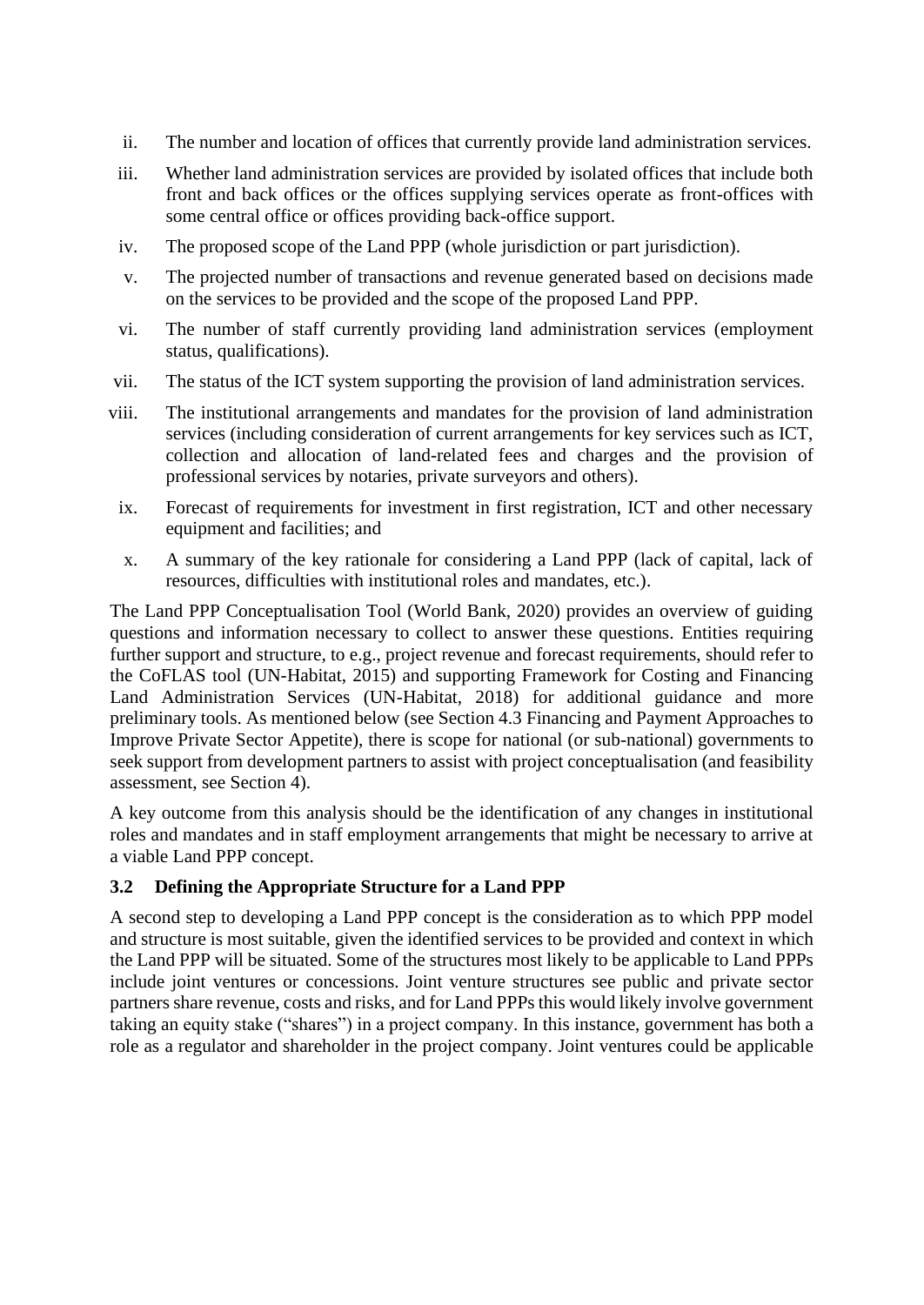across the suite of land administration services, including software development, IT hardware and software operations, surveying and back office and customer service responsibilities. Concessions, on the other hand, are a more traditional model of PPP, typically used in the toll or availability payment context, whereby a private operator is remunerated on the basis of user payments or performance measures. Government still maintains a regulatory role and may need to provide other guarantee or risk measures. A concession model may be most applicable to contexts of comprehensive technology upgrading, and/or full commercial operation of land registries or related functions.

Much has been written on the many PPP structures (and sub-structures) in practice, and their principal characteristics – more than can be encompassed in this short paper. Further information to assist in deciding between and ultimately designing these can be gathered by referring to commercial contracting information. Broader information is available from the World Bank PPP Legal Resource Center (e.g. [https://ppp.worldbank.org/public-private](https://ppp.worldbank.org/public-private-partnership/agreements/joint-ventures-empresas-mixtas)[partnership/agreements/joint-ventures-empresas-mixtas,](https://ppp.worldbank.org/public-private-partnership/agreements/joint-ventures-empresas-mixtas) World Bank 2020) or documents available from the World Bank PPP Library (e.g. HM Treasury, 2010; PPIRC, 2008; World Bank 1998; EBRD 2008). Given the relative youth of Land PPPs, governments and practitioners will likely need to refer to information from related sectors, including ICT and egovernance.

# **3.3 A Framework for Developing the Land PPP Concept**

Finally, the third step entails elaborating the Land PPP Concept. This can be developed by considering the following topics and critical questioning:

- *Project Objective*: What issue does the project address? What does the project aim to achieve? Improved access to services? Reductions in times taken for processing?
- *Targeted Services and/or Functions*: What services and/or functions does the project aim to provide?
- *Stakeholders*: What stakeholders are involved? Consider the public sector, the private sector, financiers, operators, and users. What are their roles and responsibilities in the project?
- *Project Demand*: Is there a demand for the services or functions offered by the project? Is the demand sufficient to justify the project?
- *Economic Benefits*: What are the tangible economic benefits of this project? Who benefits? Are the potential economic issues posed by the project implementation?
- *Legal and Regulatory Regime*: What legal and regulatory regime would govern the project? Does it adhere to these requirements?
- *Capital Investment Costs*: What are the estimated capital investment costs of the project?
- *Operating Costs*: What are the estimated annual operating costs for the project? This would include the running of facilities, staff, and other such costs.
- *Revenue Estimates*: What is the estimated annual revenue of the project?
- *Environmental and Social Impact*: What is the environmental and social impact of the project?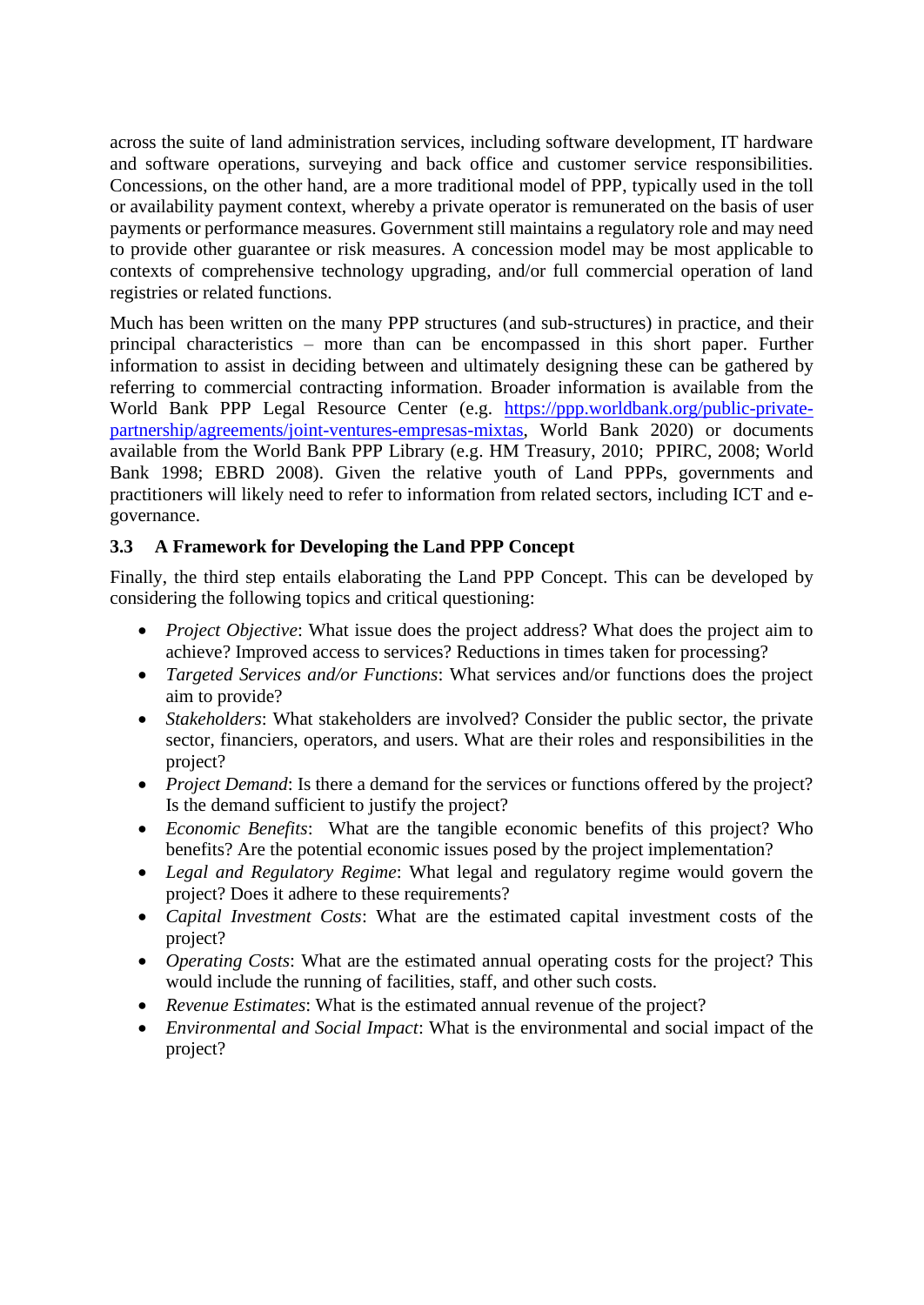- *Project Risks*: What are the risks involved in the project?
- *Proposed PPP Model*: What PPP model would be used for this project?

Following conceptualisation, the next step is to assess the viability of undertaking a land administration project as a PPP. Further detail on Concept Viability Assessment is available in the Operational Framework component of the *Public-Private Partnerships in Land Administration: Analytical and Operational Frameworks* (World Bank, 2020). It is in this step that the availability and quality of data to provide a sound viability basis becomes evident – reemphasising the need for gathering this data at the Land PPP Concept stage. The absence of data, too, provides information in itself – what data is missing and why, what processes are necessary to start collecting/collating this information (as a preparator step to a Land PPP), and is there political will to make such information publicly and/or commercially available. There are tools available to assist governments and staff to collect this data, including CoFLAS (UN-HABITAT, 2015) and the World Bank's Land Governance Assessment Framework (Deininger, Selod and Burns, 2011)

A key component of assessing concept viability (the next step) is determining the commercial feasibility and appetite for involvement. While a Land PPP project concept may make sense from a government perspective, and may demonstrate technical validity, it is critical for a concept to also demonstrate a degree of commercial feasibility as the project is developed. This will be explored in the following section.

# **4 PRIVATE SECTOR APPETITE FOR PPPS**

For a PPP transaction to be attractive to potential private sector operators and investors, the project should demonstrate commercial feasibility. To do so, estimated project inflows should cover projected project outflows. Essentially, the revenues and funding for the project should be able to cover all capital expenses (CAPEX), operational expenses (OPEX), financial obligations (interest, debt service, and equity paybacks), and taxes. In this context, CAPEX includes (but may not be limited to) the following: development of IT solutions; investment in first registration and/or digitization of land records; purchase of equipment, vehicles, and furniture; the costs of fitting out offices and facilities; and the purchase of buildings. OPEX, on the other hand, refers to operational and maintenance costs. This could include staff salaries, trainings, office rent, consumables (such as field supplies and office supplies), and the maintenance of IT systems.

### **4.1 Financial Modelling for Pre-Feasibility**

A pre-feasibility or feasibility study should be undertaken to accurately determine these calculations. Project preparation must include financial modelling for various scenarios to calculate the total inflows and outflows over the life of the project. The accuracy of this analysis is dependent on the validity and availability of data to inform model assumptions (such as those informing the calculation of revenue amounts and costs over the life of the project). The payment mechanism proposed under the project structure will require different forms of analysis – primarily either a user-pays or a government-pays payment mechanism. The *PPP Reference Guide 3.0* (World Bank et al, 2017) defines these two models as follows: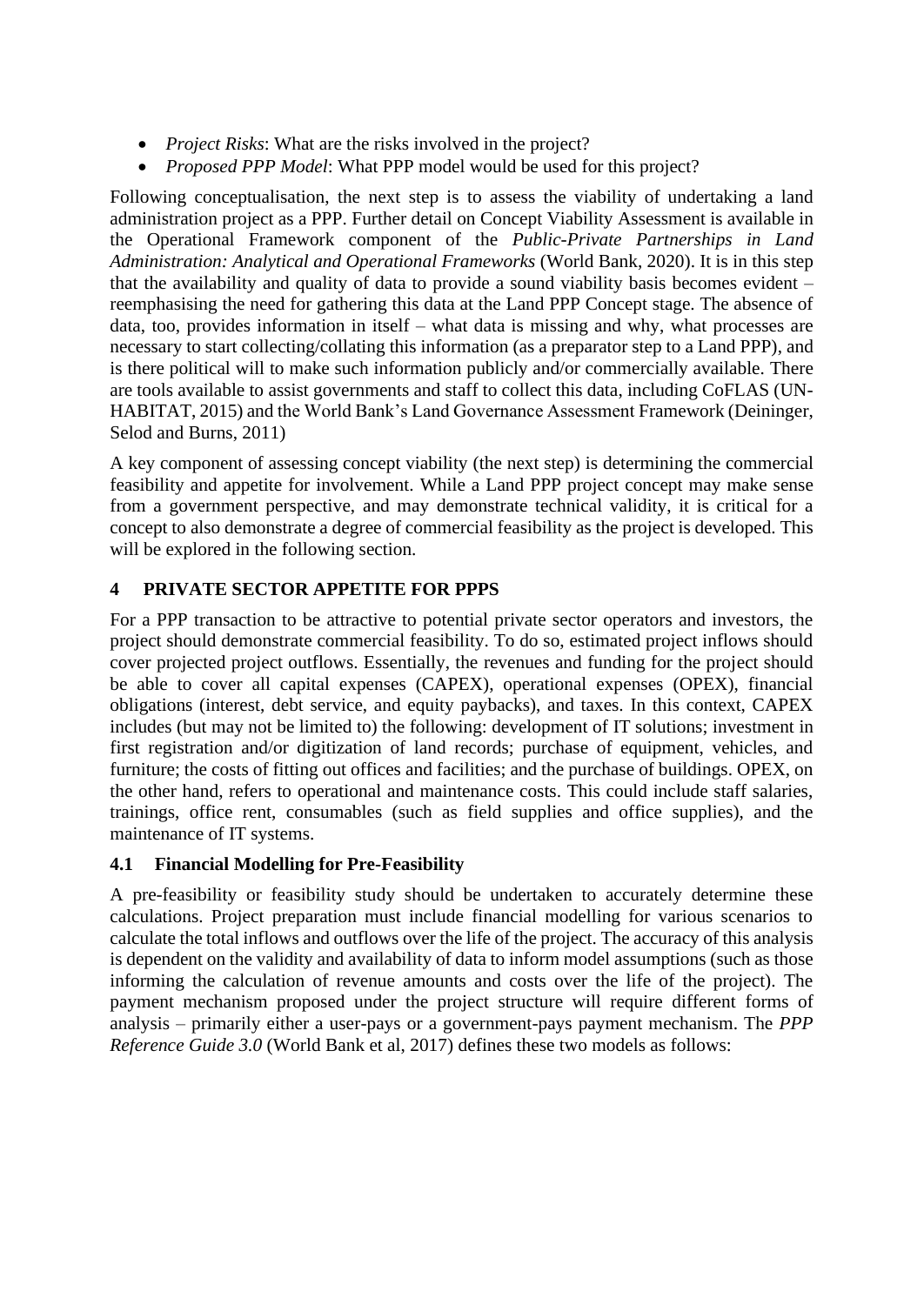- **User-pays payment mechanisms** are where *"the private party provides a service to users and generates revenue by charging users for that service. These fees (or tariffs, or tolls) can be supplemented by government payments—for instance, complementary payments for services provided to low-income users when the tariff is capped, or subsidies to investment at the completion of construction or specific construction milestones. The payments may be conditional on the availability of the service at a defined quality level."*
- **Government-pays payment mechanisms** are where *"the government is the sole source of revenue for the private party. Government payments can depend on the asset or service being available at a contractually-defined quality (availability payments) for example, a free highway on which the government makes periodic availability payments. They can also be volume-based payments for services delivered to users—for example, payment from hospital care effectively delivered."*

 *(World Bank et al., 2017)*

Such mechanisms may be augmented via bonuses, penalties or fines due as specified outputs or associated standards are – or are not – met.

#### **4.2 Commercial Feasibility Assessment**

The results of financial modelling analysis will inform the commercial feasibility assessment, which will reflect the overall attractiveness of the project to the private sector. The commercial feasibility assessment considers two perspectives – debt providers and equity providers.

#### 4.2.1 Debt provider perspective

Debt, or lenders, scrutinize the bankability of the project, which measures the ability of the project to service and repay debt in line with set terms. In assessing bankability, the level of revenues and total amounts required to service debt, available collateral security, and stability of revenue are considered. Specifically, appraisal studies look at the Debt Service Coverage Ratio (DSCR), which examines if the project can generate profits capable of servicing debt each year over the duration of the project. The Loan Life Coverage Ratio (LLCR) and Project Life Coverage Ratio (PLCR) are also analysed, which examine the Net Present Value (NPV) of cash flows and the outstanding debt over the project duration (with LLCR considering ratio over the duration of the loan and PLCR considering ration over overall project life). (ADB et al., 2016)

#### 4.2.2 Equity provider perspective

Equity providers, on the other hand, are investors. Investors consider not only the bankability of the project, but also the estimated returns of the project. From this lens, the Net Present Value (NPV) of the project must be calculated with consideration of the Internal Rate of Return (IRR) and discounted cash flow. The results of this analysis should meet the minimum rate of return expected by equity investors – the so-called "hurdle rate". Project risks will impact these calculations, with higher risks incurred by the investor resulting in the desire for higher returns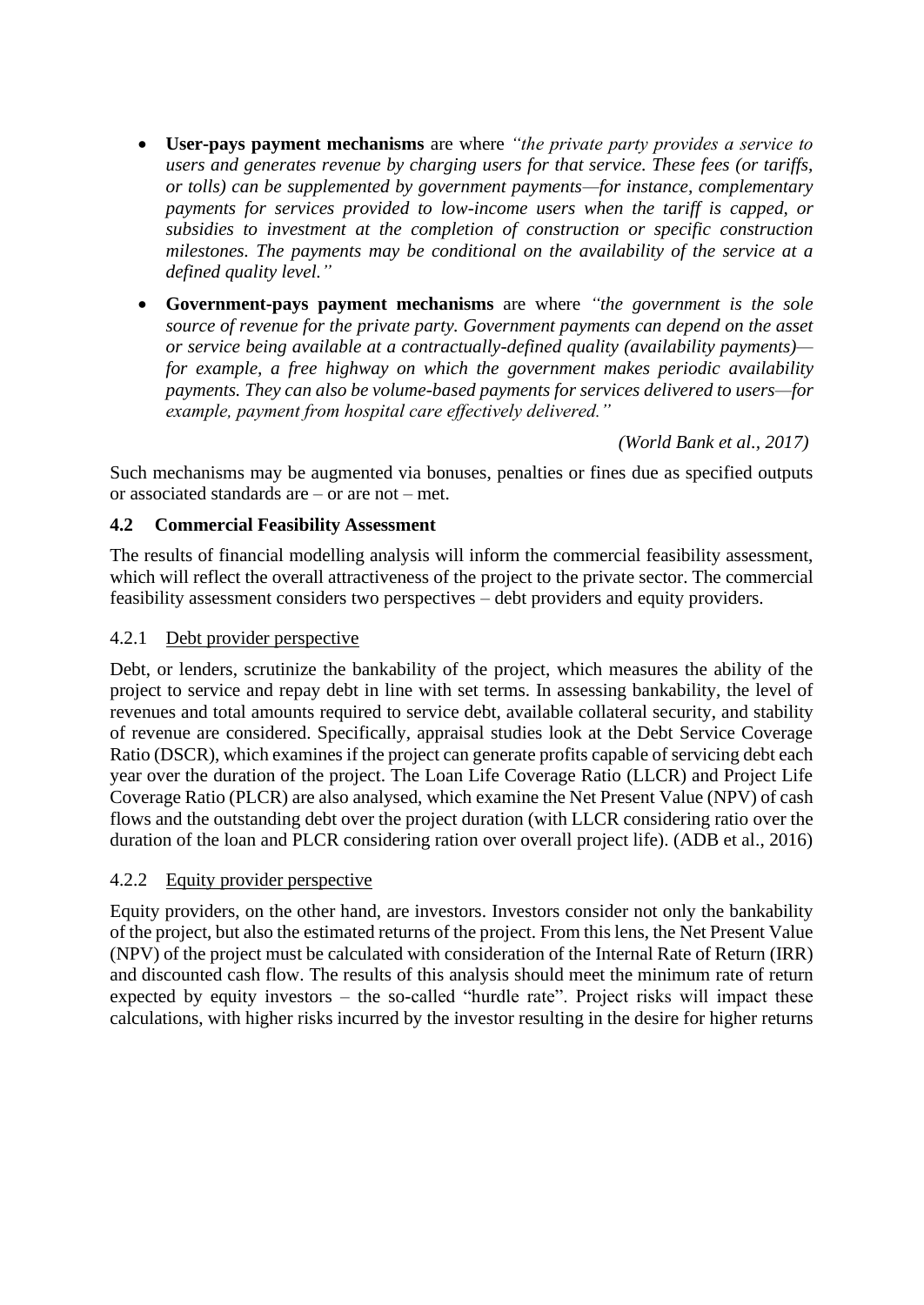or additional guarantees from the public sector partner or other implementing partners, such as bilateral and multilateral donors.

### **4.3 Financing and Payment Approaches to Improve Private Sector Appetite**

If the Land PPP concept is not commercially sustainable (e.g., due to low demonstrated revenue) but there are clear reasons to adopt a PPP approach (e.g. to implement process efficiencies, bring in technical skills) then governments may wish to consider mechanisms to improve commercial appeal. Consideration and design of these steps would be informed by the results of the pre-feasibility and/or feasibility studies, in particular the level and degree of government funding inputs required to make the project commercially viable. Support to improve private sector appetite would typically only be expected when a project is expected to have a significant economic, environmental, or social impact, but financial returns are relatively low. It should also be noted that fiscal regulations may also limit the extent to which direct funding mechanisms by public authorities can be used.

Examples of government and hybrid (government and user) payment mechanisms include viability gap funding, sovereign guarantees, service payments, availability payments, grants, and subsidies. An overview of these mechanisms is included below:

- **Availability payments** are based on ongoing service provision or transactions. For example, a private partner might deliver and administer infrastructure for a public authority and be compensated via regular, performance based (i.e.: level and quality of service, depending on agreed terms) payments. Such payments might also include gender and pro-poor key performance indicators. Alternatively, and mirroring approaches adopted for other infrastructure and service PPPs, compensation could take the form of an availability payment per transaction, with the intent to ultimately cover total project cost – including financing and investor returns.
- A system of **guarantees** for transactions in land administration systems can be established in a manner that bounds responsibility and provides certainty to private sector operators. Guarantees can be provided based on professional liability insurance, gap financing through development partners and/or existing or newly developed public guarantee systems (eventually financed through user fees).
- **Viability gap financing** (i.e.: where user or government-pays and/or hybridised models of these prove insufficient) might come in the form of a capital **grants** or **subsidies,** payments for preliminary necessary services or other mechanisms that address commercial appetite, reduce the initial financier/private party investment and/or enable lower costs to be passed along to users. Viability gap financing is a particular area for development partners to play a role in Land PPPs, and financing can be tied to contractual or structural elements that support equitable or other aims. For example, governments needing to undertake first registration or digitization work with the private operator prior to establishing and/or upgrading the land administration system, may seek support to fund the commercial viability gap from a development partner. Viability gap financing is also relevant where private partners need additional confidence in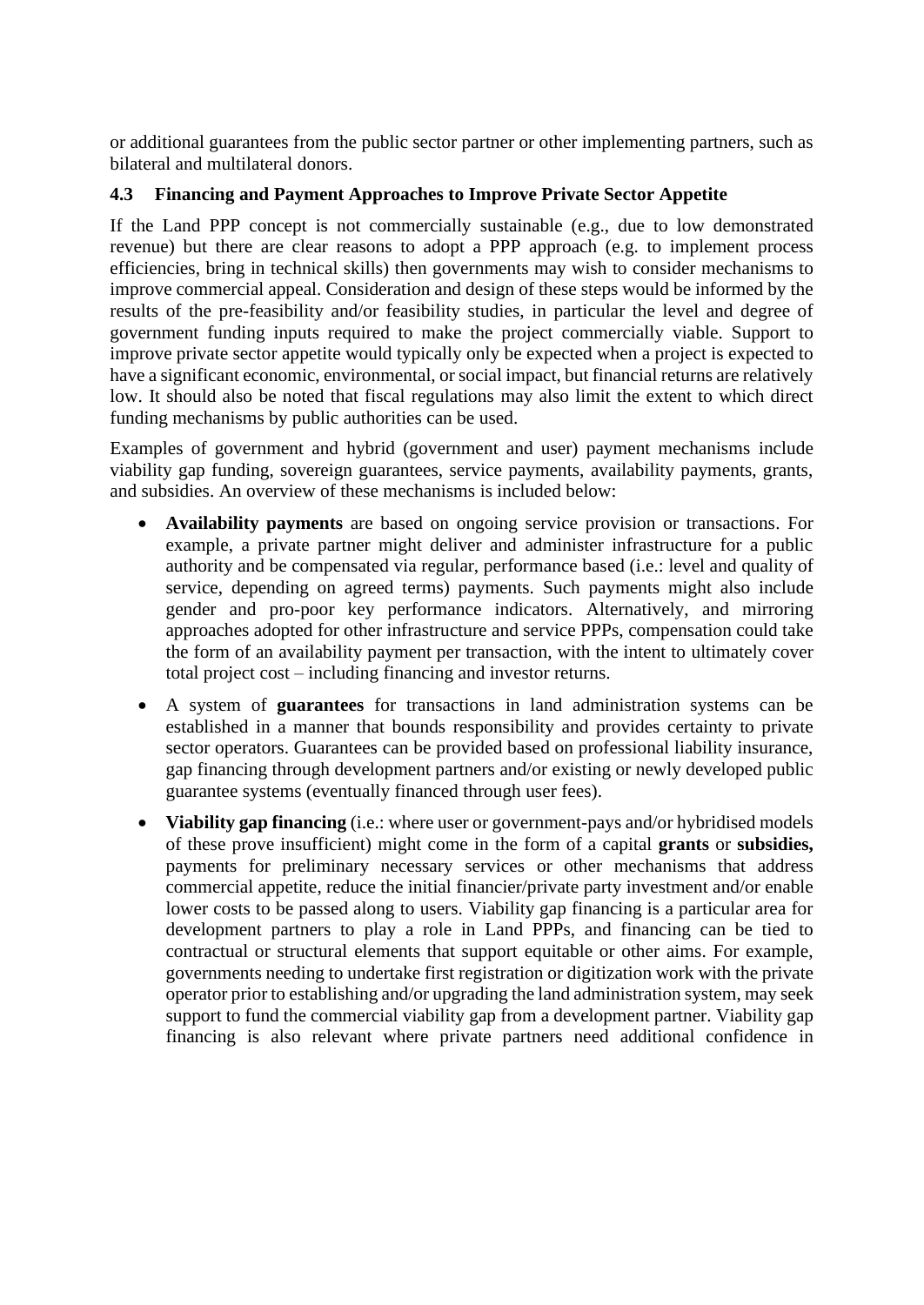overcoming key project risks – for example, where a culture of formal land registration has not been established, and revenue generation from land administration service fees is considered a significant uncertainty by the private sector. Viability gap financing through development partners could particularly play a role in supporting the development of pre-feasibility and feasibility assessment studies.

Fundamentally, mechanisms such as the above may form part of a multitude of blended finance solutions that increase the viability of Land PPP projects and enable inclusive targets that have been historically atypical in commercial projects.

# **4.4 Coming to a Common Understanding for Land PPP investment**

The greater the commercial returns, the more investor interest will be generated. Strong market interest will enable a competitive procurement process among a pool of qualified bidders, which is essential to increasing the likelihood of receiving technically sound and cost-competitive proposals.

Accurately assessing the commercial feasibility of transactions is a common challenge for public entities considering a PPP, especially within the land sector. It is not enough for a project to just breakeven over the duration of the project. Investors and private partners need to obtain a reasonable return when considering the opportunity cost of failing to invest in other more lucrative ventures. Unless a clear business case underpinning the commercial viability of a given project is established before procurement, it is likely that market interest will remain limited at best.

Conflating the economic value and the commercial value of projects is common among land agencies, leading to misunderstandings of the investment appetite of the private sector for certain projects. A project of high economic value does not necessarily also have a high commercial value. This understanding of the commercial case for a project is critical for governments considering PPPs in land administration and should be used as a lens when considering potential partnerships with the private sector. The fundamental motivation of an investor is not to optimize the economic impact of a project – it will be to generate profit. Consequently, careful project appraisal and structuring are imperative to properly understanding the financial footprint of any given investment. Moreover, clear and comprehensive obligations and standards of service are critical to contractually addressing concerns over rights and responsibilities and risk allocation (such as the coverage of low turnover rural areas, for example). Contractual incentives and penalties can be tied to the private partner meeting certain milestones or key performance indicators (KPIs). Drafting a contract with these stipulations and assignments of roles and responsibilities is fundamentally dependent on rigorous project appraisal and structuring.

# **5 UNDERSTANDING THE RISKS AND ALTERNATIVES TO LAND PPPs**

*The following section draws upon the Land Administration Information and Transaction Systems: State of Practice and Decision Tools for Future Investment, prepared for the Millennium Challenge Corporation (Land Equity International, 2020).*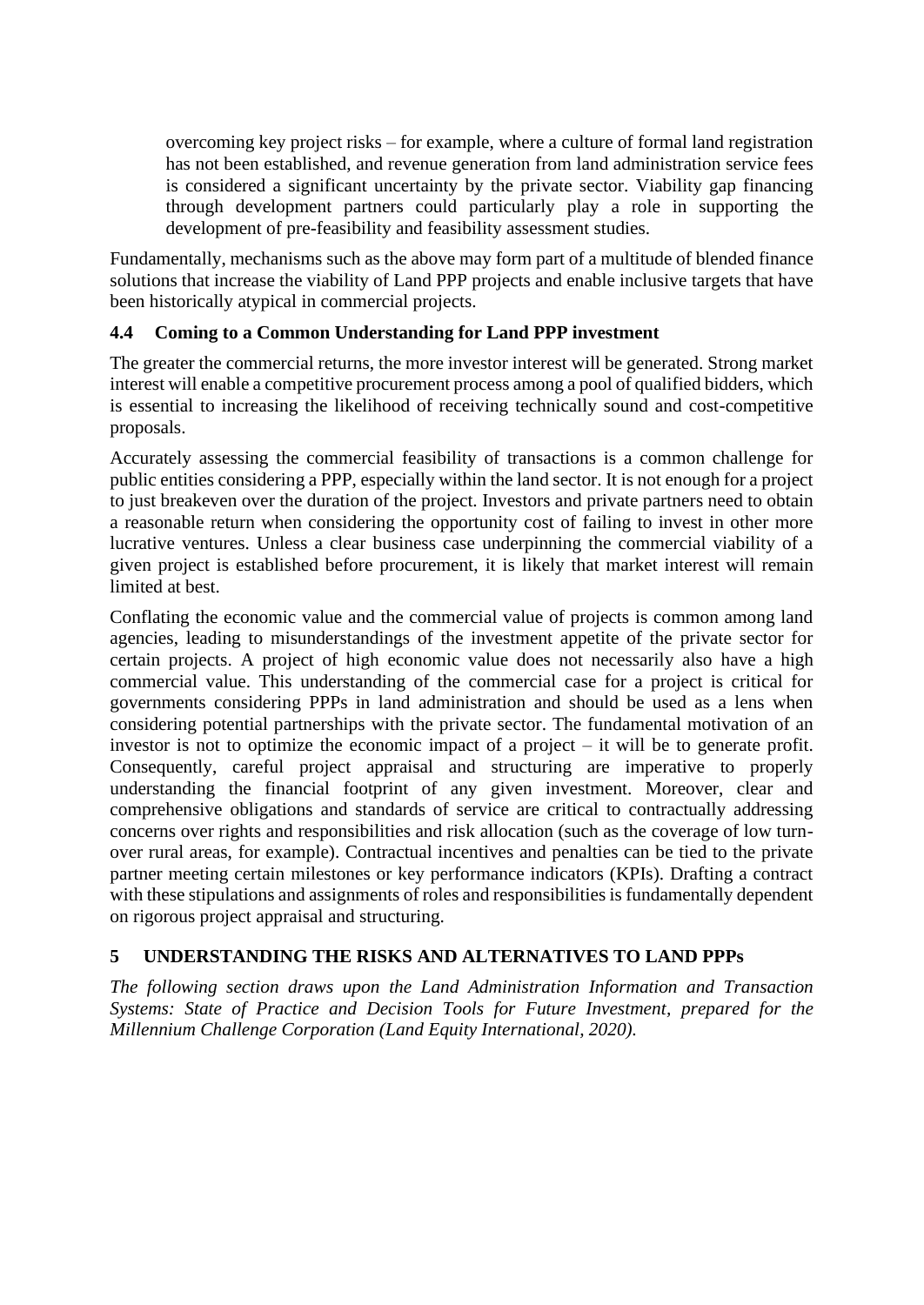#### **5.1 Understanding stakeholder risks to Land PPPs**

Whilst only briefly mentioned above, risk is a key component of private sector appetite that needs to be understood when considering investments in land administration systems. Risks may include those typically associated with investments in information technology – for example, issues arising from unclear and changing scope, schedule, resources and technology. They may also be associated with the typical timeline of development partner projects (if involved) or related to general institutional risks, including legislative gaps, incomplete/poorly maintained existing systems, limited technical and other resourcing capacity, etc. A State of Practice publication developed for the Millennium Challenge Corporation (LEI, 2020) briefly summarises the major risks to stakeholders of investing in land administration system projects. [Table](#page-11-0) 1 recognises the different perspectives on the risks of investing in land administration systems (noting the emphasis in the document on technology projects). These risks should be considered upfront during identification, feasibility and design stages of a project, though many associated with the Provider may ultimately be addressed through project implementation. For example, national governments will wish to consider the extent of coherence with existing policies and will likely have decision-making impacted by election timeframes. Similarly, development partners will also be restricted by typical project timeframes and will further wish to ensure initiatives that demonstrate sustainability and compliance with safeguards. Providers, on the other hand, will want to see demonstrated certainty around payment measures, government commitments and handover measures (as appropriate). The list of risks in Table 1 is not intended to be comprehensive, instead it provides an overview of the different risks, and perspectives on risk, that need to be taken into consideration within a PPP, and, furthermore, within a PPP that seeks additional development partner support.

<span id="page-11-0"></span>

| Government                                                                                                                                                                                                             | Government                                                                                                                                                                                                                                                                                       | <b>Development Partner</b>                                                                                                                                                        | <b>Provider</b>                                                                                                                                                                                                                                                        |
|------------------------------------------------------------------------------------------------------------------------------------------------------------------------------------------------------------------------|--------------------------------------------------------------------------------------------------------------------------------------------------------------------------------------------------------------------------------------------------------------------------------------------------|-----------------------------------------------------------------------------------------------------------------------------------------------------------------------------------|------------------------------------------------------------------------------------------------------------------------------------------------------------------------------------------------------------------------------------------------------------------------|
| (Policymaker)                                                                                                                                                                                                          | (land agency)                                                                                                                                                                                                                                                                                    | (financier)                                                                                                                                                                       | (contractor)                                                                                                                                                                                                                                                           |
| • Policy coherence (land<br>policy, e-Governance,<br>$etc.$ )<br>• Effecting necessary<br>changes in policy and<br>legislation<br>$\bullet$ Financial<br>commitments<br>• Short-term results<br>(before next election) | • Impact on statutory<br>responsibilities and<br>reporting requirements<br>• Feasibility of<br>successfully completing<br>project<br>• Change management and<br>behaviour change related<br>to new systems and<br>procedures within the<br>agency<br>• Assurance of ongoing<br>financial support | • Sustainability<br>• Reputation<br>• Compliance with<br>procedures and<br>safeguards<br>• Coordination with<br>other DPs<br>• Ability to complete<br>project in set<br>timeframe | • Getting paid<br>• Stability of government<br>$\bullet$ Exchange rate<br>fluctuations<br>• Use of government<br>infrastructure<br>$\bullet$ Government<br>commitments (staff,<br>office, funds, etc.)<br>• Clear hand-over of the<br>Land IT System to the<br>agency. |

### **5.2 Understanding Land PPP Alternatives to Finance Land Administration Services**

The financing of land administration services, and mechanisms to prepare to do so, is covered extensively in the *Costing and Financing of Land Administration Services* Land Tool (UN-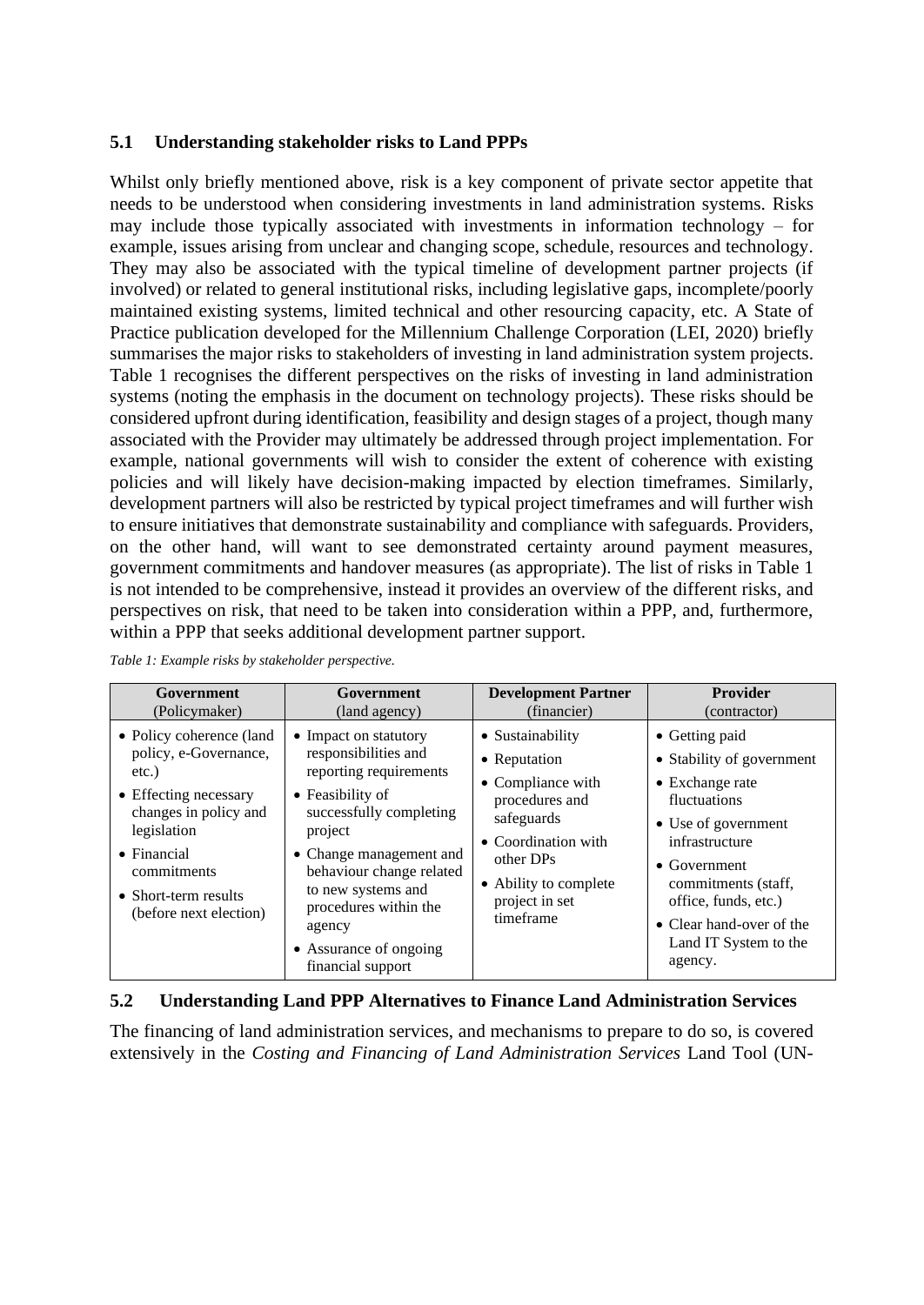Habitat, 2015) and discussed in Section 5.3 of the State of Practice Paper (Land Equity International, 2020). Based on international experience, an efficient land administration agency that provides affordable and valued services can generate significant revenue from user fees and charges – and typically much more than the expenditure necessary to maintain the systems and provide services to government and users. It is hence entirely possible for land administration agencies to become self-financing, and achievement of this can be realised through restructuring of the agency to become semi-autonomous (with a degree from freedom from standard civil service procedures and flexibility to adopt new practices in line with selfsufficiency) or state-owned enterprises (with possible external support or subsidy for services deemed to have a public good, and recognising the need for a supervisory board, or similar to set and approve user fees and charges, and set annual busines plans and budgets). The success of self-financing agencies has been seen in World Bank-funded land sector projects in the European and Central Asia (ECA) region.

# **6 CONCLUSIONS - IS YOUR JURISDICTION READY?**

The breadth of land administration services, combined with the complexities of land administration in developing countries and existing practice, demonstrates how important a clear Land PPP concept is to ensure the right commercial partner and promoting future success. Even more important, is ensuring that there is adequate information available to formulate the concept, recognising the need to be commercially attractive. Cognisant of the knowledge gap that exists around Lands, this paper targets the conceptualisation of Land PPPs to provide a clear picture to national and sub-national governments on the steps required for a Land PPP proposal and the preliminary information needed prior to further PPP life-cycle design steps.

To successfully operationalize PPPs in land administration, it is critical to examine and assess the commercial feasibility of each proposed transaction inclusion. By considering the perspectives of debt and equity providers, governments can understand the underlying market interest for the proposed project and consider potential structuring options to optimize the chances of a competitive and successful bidding process.

To do so, governments must conduct investment due diligence and market sounding during project structuring and appraisal. Pre-feasibility and feasibility studies can provide the required datasets to inform critical decisions regarding the project payment mechanisms and risk allocation. These analyses rely on the accuracy and availability of data to inform key assumptions underlying the financial modelling. When local capacity is lacking to prepare the necessary indicators and reports, external advisors (including through development partners) can be engaged to provide technical advisory support. However, access to agency data remains essential. This preparation will also lay the basis for the formulation of the PPP contract encompassing the allocation of responsibilities and obligations and standards of service, which will guide implementation throughout the project duration.

So, is your jurisdiction ready? The answer depends on the outcomes of your preliminary analytical assessment. National or sub-national governments considering a Land PPP should commence first with a Readiness Assessment (see World Bank, 2020, p.75) before proceeding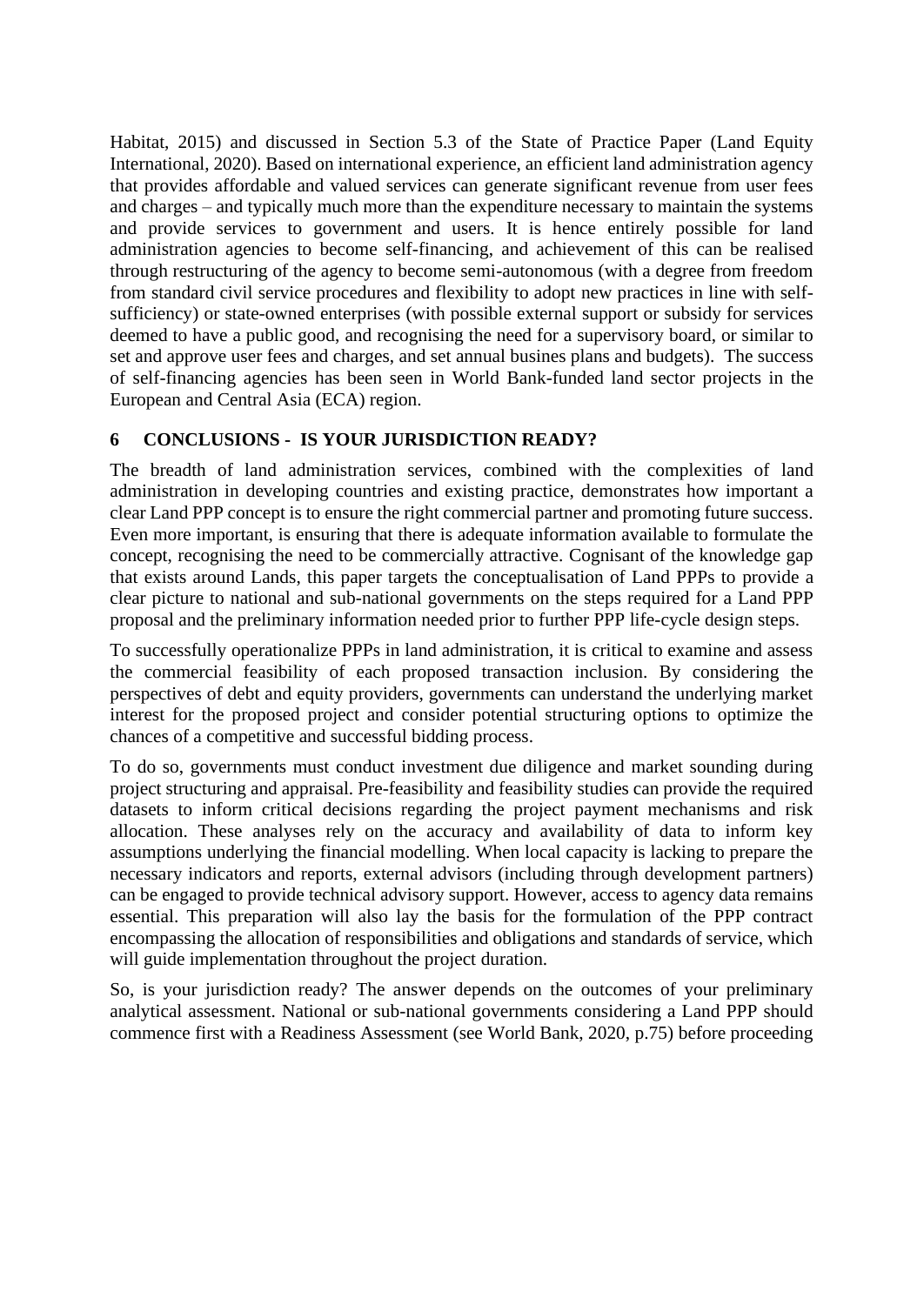to the Conceptualisation that this paper discusses. Once the Land PPP concept is developed, still further work is necessary to ensure concept viability. This preparatory work, getting into the detail now – and ensuring the quality and availability of underlying data – will provide the foundations for successful partnerships in the future. Underlying all PPPs is consideration of both governments and the private sector perspectives, and importantly, understanding the investment motivations to optimally structure PPP transactions within the land administration sector.

# **REFERENCES**

ADB, EBRD, IDB, IsDB, and WBG. 2016. The APMG Public-Private Partnership (PPP) Certification Guide. Washington, DC: World Bank Group, p 38.

Deininger, Klaus, Harris Selod, and Anthony Burns 2011 *The Land Governance Assessment Framework: Identifying and monitoring good practice in the land sector*. The World Bank, 2011.

European Bank for Reconstruction and Development 2008 *Concession Laws Assessment 2007/8 Core Analysis Report.* Final Report July 2008. Available at <https://www.ebrd.com/downloads/legal/concessions/conces08.pdf> Accessed 17 March 2021

HM Treasury 2010 *Joint Ventures: a guidance note for public sector bodies forming joint ventures with the private sector.* Available at: [https://webarchive.nationalarchives.gov.uk/20130102211814/http://www.hm](https://webarchive.nationalarchives.gov.uk/20130102211814/http:/www.hm-treasury.gov.uk/d/joint_venture_guidance.pdf)[treasury.gov.uk/d/joint\\_venture\\_guidance.pdf](https://webarchive.nationalarchives.gov.uk/20130102211814/http:/www.hm-treasury.gov.uk/d/joint_venture_guidance.pdf) Accessed 19 March 2021

Land Equity International 2020 *Land Administration Information and Transaction Systems: State of Practice and Decision Tools for Future Investment.* Report prepared for the Millennium Challenge Corporation. Available at [https://www.landequity.com.au/wp](https://www.landequity.com.au/wp-content/uploads/2020/11/LAND-INFORMATION-AND-TRANSACTION-SYSTEMS-STATE-OF-PRACTICE-FINAL.pdf)[content/uploads/2020/11/LAND-INFORMATION-AND-TRANSACTION-SYSTEMS-](https://www.landequity.com.au/wp-content/uploads/2020/11/LAND-INFORMATION-AND-TRANSACTION-SYSTEMS-STATE-OF-PRACTICE-FINAL.pdf)[STATE-OF-PRACTICE-FINAL.pdf](https://www.landequity.com.au/wp-content/uploads/2020/11/LAND-INFORMATION-AND-TRANSACTION-SYSTEMS-STATE-OF-PRACTICE-FINAL.pdf) Accessed 12 March 2021

UN-HABITAT 2015 *Costing and Financing of Land Administration Services in Developing Countries.* Report prepared by Land Equity International for the Global Land Tool Network. Available at [https://www.landequity.com.au/wp-content/uploads/2020/06/CoFLAS-Report-](https://www.landequity.com.au/wp-content/uploads/2020/06/CoFLAS-Report-FINAL.pdf%20Accessed%2016%20March%202021)[FINAL.pdf Accessed 16 March 2021.](https://www.landequity.com.au/wp-content/uploads/2020/06/CoFLAS-Report-FINAL.pdf%20Accessed%2016%20March%202021)

World Bank PPP in Infrastructure Resource Centre for Contracts, Laws and Regulations (PPPIRC) 2008 *Joint Ventures (Empresas Mixtas) – Checklist of Issues* Available at <https://library.pppknowledgelab.org/documents/1589/download> Accessed 19 March 2021

World Bank 1998 *Concessions for infrastructure: A guide to their design and award.* Work in progress for public discussion. A joint production of the World Bank and Inter-American Development Bank. Available at

<https://library.pppknowledgelab.org/documents/1689/download> Accessed 19 March 2021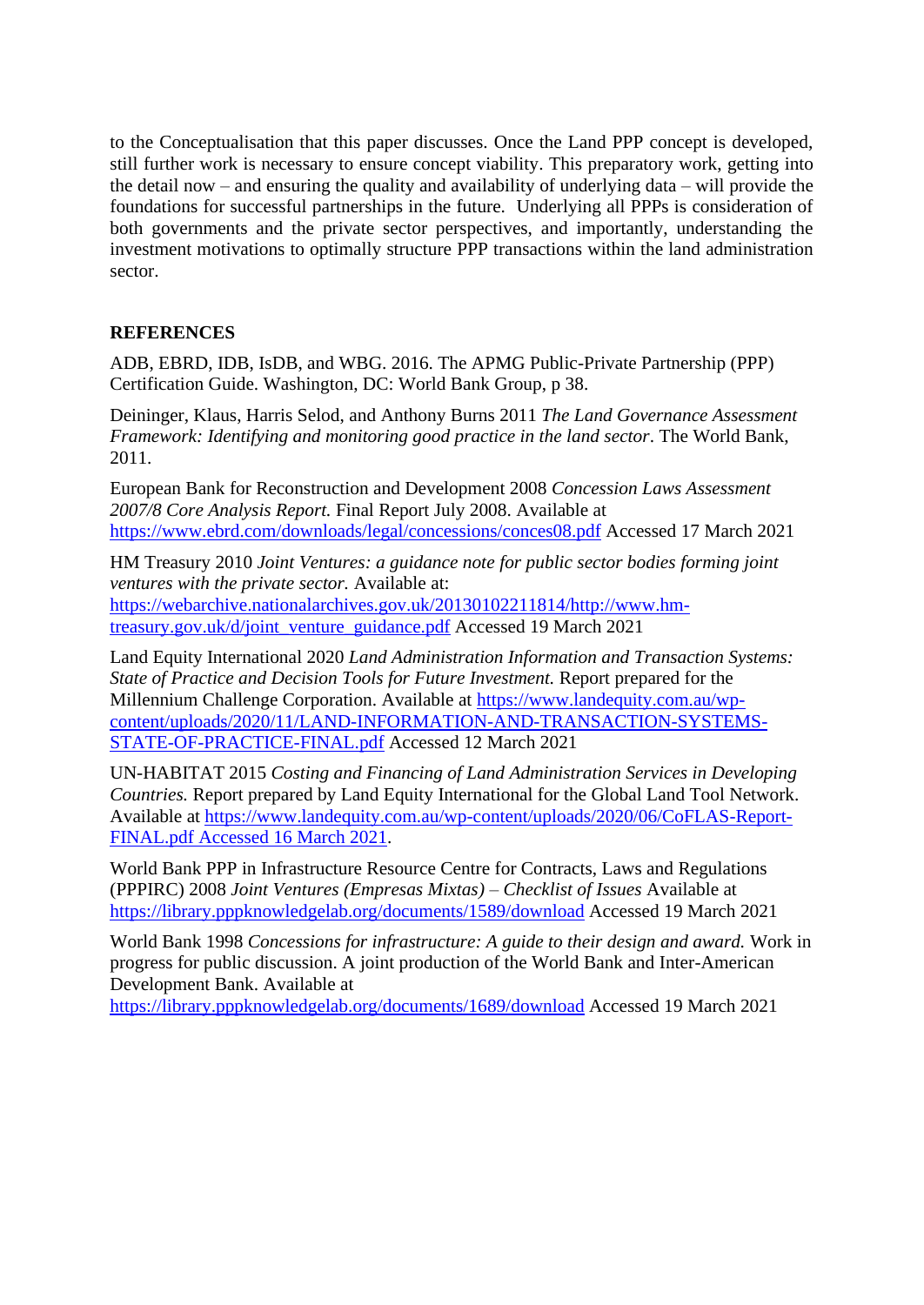World Bank 2016 *The State of PPPs. Infrastructure Public-Private Partnerships in Emerging Markets and Developing Economies 1991-2015* Available at <https://ppiaf.org/documents/3551/download>Accessed 9 October 2019

World Bank 2017 *Public-Private Partnerships Reference Guide, Version 3*. Available at: <https://library.pppknowledgelab.org/documents/4699>Accessed 9 October 2019

World Bank 2020 *Public-Private Partnerships in Land Administration: Analytical and Operational Frameworks.* World Bank Available at <https://openknowledge.worldbank.org/handle/10986/34072> Accessed 16 March 2021

World Bank PPP LRC 2020 *Joint Ventures / Government Shareholding in Project Company*  World Bank PPP Legal Resource Center. Available at [https://ppp.worldbank.org/public](https://ppp.worldbank.org/public-private-partnership/agreements/joint-ventures-empresas-mixtas)[private-partnership/agreements/joint-ventures-empresas-mixtas](https://ppp.worldbank.org/public-private-partnership/agreements/joint-ventures-empresas-mixtas) Accessed 13 March 2021

World Bank Group, ADB, EBRD, GI Hub, IADB, IsDB, OECD, UNECE, and UNESCAP (2017). *Public-Private Partnerships Reference Guide, Version 3*. Washington, DC: World Bank Group, p 8

# **BIOGRAPHICAL NOTES**

**Tony Burns** is the co-Founder of Land Equity International and has extensive experience in the design, management and evaluation of land titling and land administration projects. Mr Burns has over 30 years' management experience, including experience as a team leader and project director, supervising large-scale, long-term, multi-disciplinary projects. He has undertaken numerous short-term consultancy projects for the World Bank, AusAID and ADB. His technical expertise extends across land policy, cadastral survey and mapping, land titling, land administration and spatial information systems.

**Fletcher Wright** is the Managing Director at Planet Partnerships, a firm exclusively dedicated to supporting governments, international financial institutions (IFIs), and private investors identify, structure, finance, and implement investments and partnerships in every sector.

**Kate Fairlie** is a land administration specialist with Land Equity International and has some 15 years of experience at the nexus of urban land issues, technology, participation, youth and environment. As an experienced researcher, writer, and facilitator, she has been instrumental to the development and promotion of a number of key land administration tools. She holds an MSc in Sustainable Urban Development from the University of Oxford.

**Kate Rickersey** is the Managing Director of Land Equity International and former Team Leader of the Mekong Region Land Governance project. Kate has provided strategic technical advice on many projects internationally, with extensive experience across land administration, customary tenure, systematic regularization, social and gender safeguarding, governance and evaluation. She holds a doctorate in land administration from the University of Melbourne.